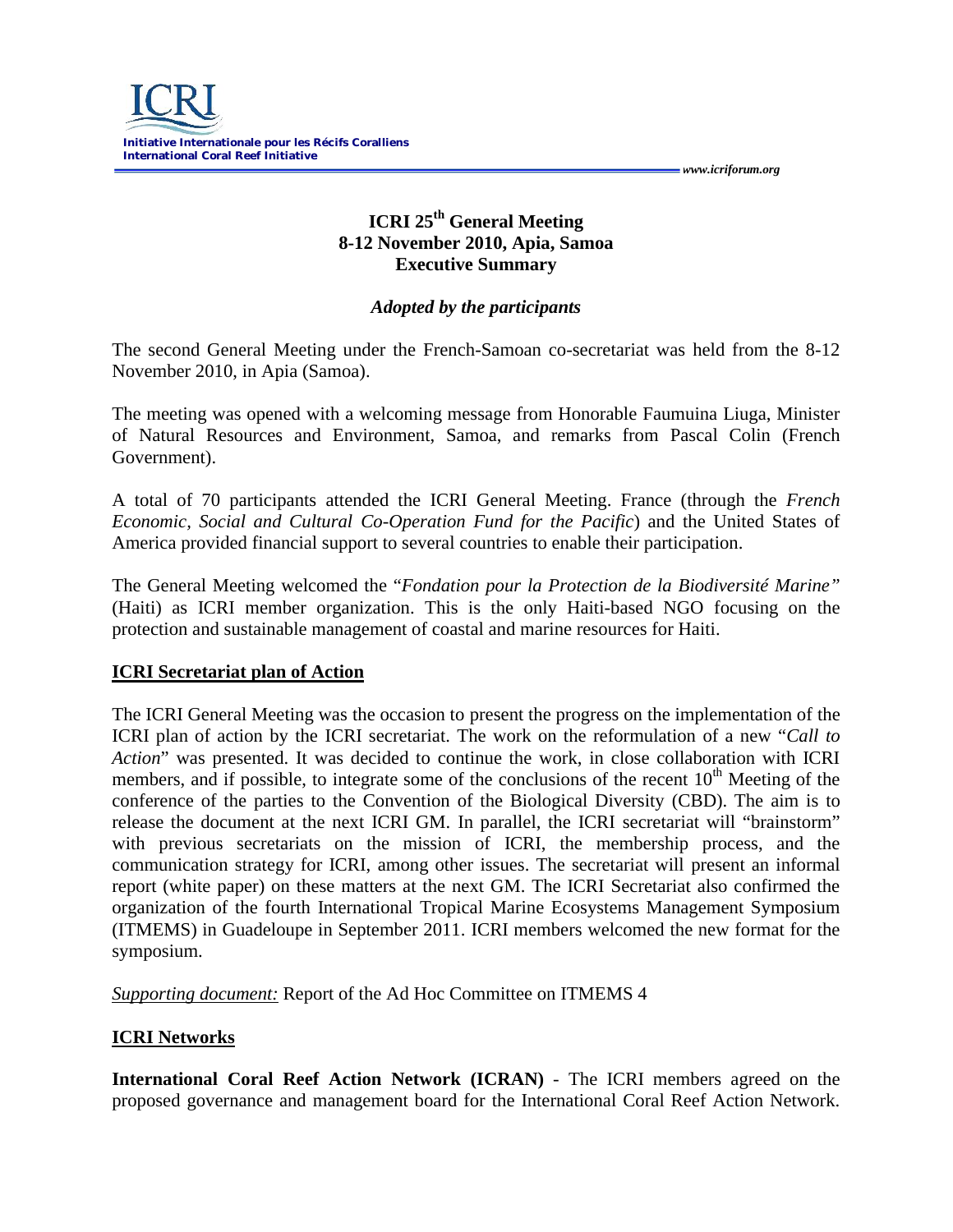The secretariat, in collaboration with the ICRAN Coordination Unit, will seek nomination for the following members:

- ICRI Secretariat (current)
- ICRI Secretariat (outgoing)
- ICRI Member Country Government(s)
- Member(s) of the ICRI Community
- Hosting Institution

Members interested in being part of the ICRAN management board are encouraged to contact the Secretariat. The Secretariat will circulate the composition by end of January 2011.

*Supporting document:* Proposed structure and terms of reference for ICRAN

**Global Coral Reef Monitoring Network (GCRMN)** - A GCRMN Management Group Meeting was held during ICRI General Meeting. The GCRMN Management Group meeting discussed primarily the transition phase of GCRMN and upcoming reports. Two committees were established, one to facilitate the GCRMN transition phase (*Committee on Facilitating the GCRMN Transition Phase and Development of Global and Regional Coordination Structures***)**, and one to plan for and oversee the preparation of the GCRMN Global Status and Outlook report 2012. GCRMN Management Group Members and ICRI members are encouraged to notify IUCN of their interest in taking part in the committees.

GCRMN Management Group members are also invited to confirm name and contact information for primary and additional focal points.

The transition phase of GCRMN **will be extended until May 2011**, with a view to agreeing regional and global coordination structures at a next Management Group Meeting, to be held in association with the International Marine Conservation Congress (IMCC, May 2011, Canada).

3 publications are under production:

- *Effective Catchment Management and Coral Reef Conservation: Best Practice Case Studies* (to be released at the IMCC)
- *Status of Coral Reefs of the East Asia* (to be released in beginning 2011)
- *Status of Coral Reefs of the Pacific: 2011.* A synthesis of reef status and health, conservation and management.

The role of ICRI/GCRMN at the  $12<sup>th</sup>$  International Coral Reef Symposium was also discussed.

*Supporting documents:*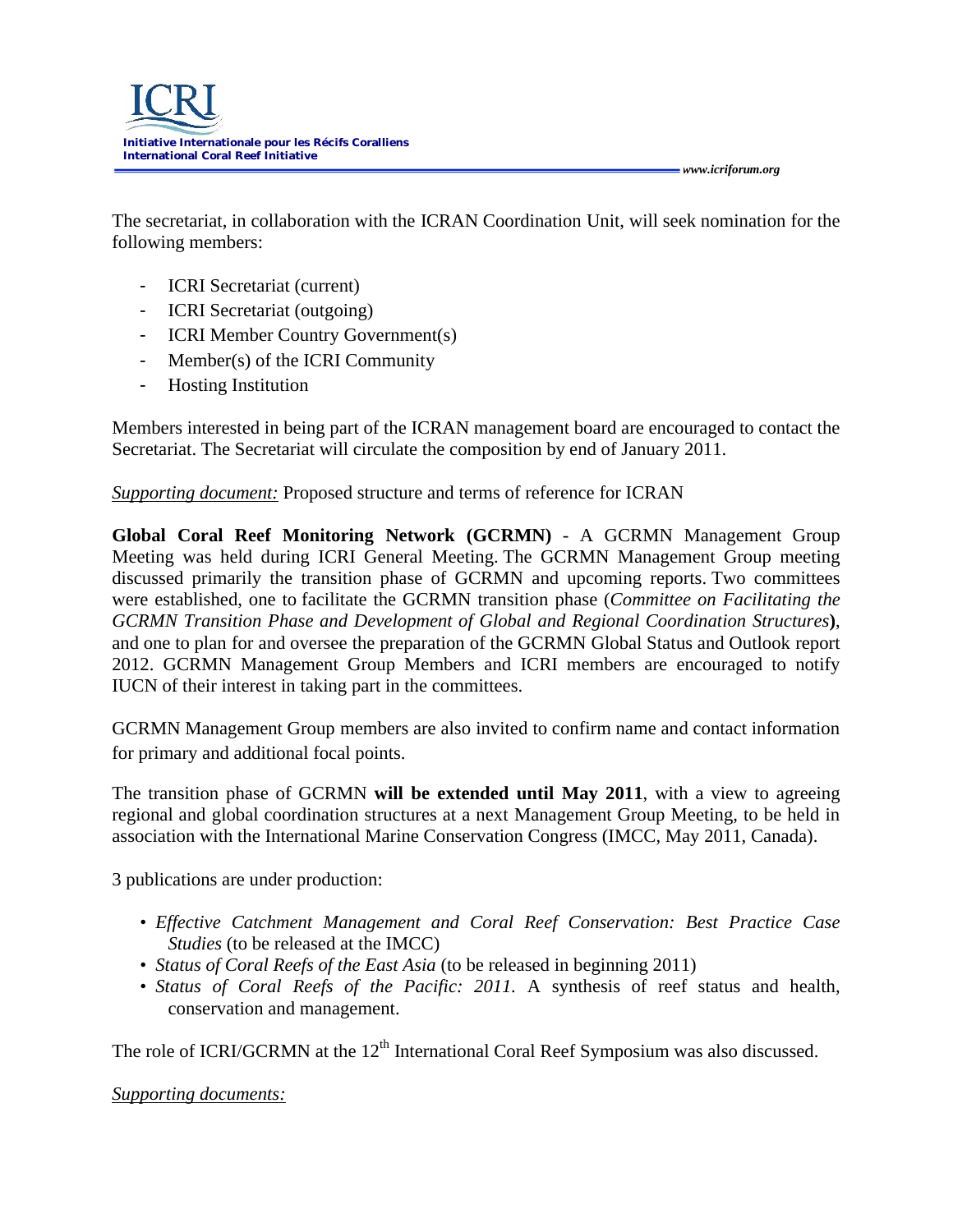- Minutes of the GCRMN Management Group Meeting (will be available shortly)

 *www.icriforum.org* 

- Draft terms of reference for the committees GCRMN (will be available shortly)
- Draft Structure and Terms of Reference
- The Role of Regional Coordinators and Host Institutions

## **Pacific Day**

In an effort to improve regional cooperation and enhance the regional focus of ICRI's work, a full day of the General Meeting was devoted to issues in the Pacific region. During the morning session, an overview of the coral reefs in the region including ongoing programmes, projects, challenge of implementation or sustainability, incentives, etc. was presented. The 3 themes for the day were:

- Threats to Coral Reefs
- Climate Change and effects on coral reefs and consequences for the livelihood of small island countries
- Traditional knowledge Management for Marine Conservation

Following the day, a recommendation on the pacific region was adopted. The ICRI secretariat will disseminate the recommendation to various relevant organizations in the region. The ICRI secretariat will also undertake the implementation, in collaboration with the SPREP and other ICRI members, of some of the actions arising from this day.

*Supporting document*: Recommendation for the Pacific region

#### *Ad Hoc* **Committees**

An *Ad Hoc* Committee on the "**Caribbean Regional Response to Lionfish Invasion**" was created. The terms of reference for this committee were adopted during the meeting. It was stressed out that the invasion was a growing concern for the region and immediate actions are needed, in particular in terms of detection.

*Supporting document*: Terms of Reference for the ICRI *Ad Hoc* Committee on Caribbean Regional Response to Lionfish Invasion

The terms of reference for the *Ad Hoc* Committee on "**Coral Reef Associated Fisheries**" were amended, and the committee renewed until the next ICRI General Meeting. Among the tasks of the committee, an Host Secretariat Advisory paper on "on the importance of a sustainable management of coral reef spawning aggregation" will be prepared by the *Ad Hoc* Committee and submitted at the seventh SPC Heads of Fisheries Meeting under the leadership of ICRI Secretariat.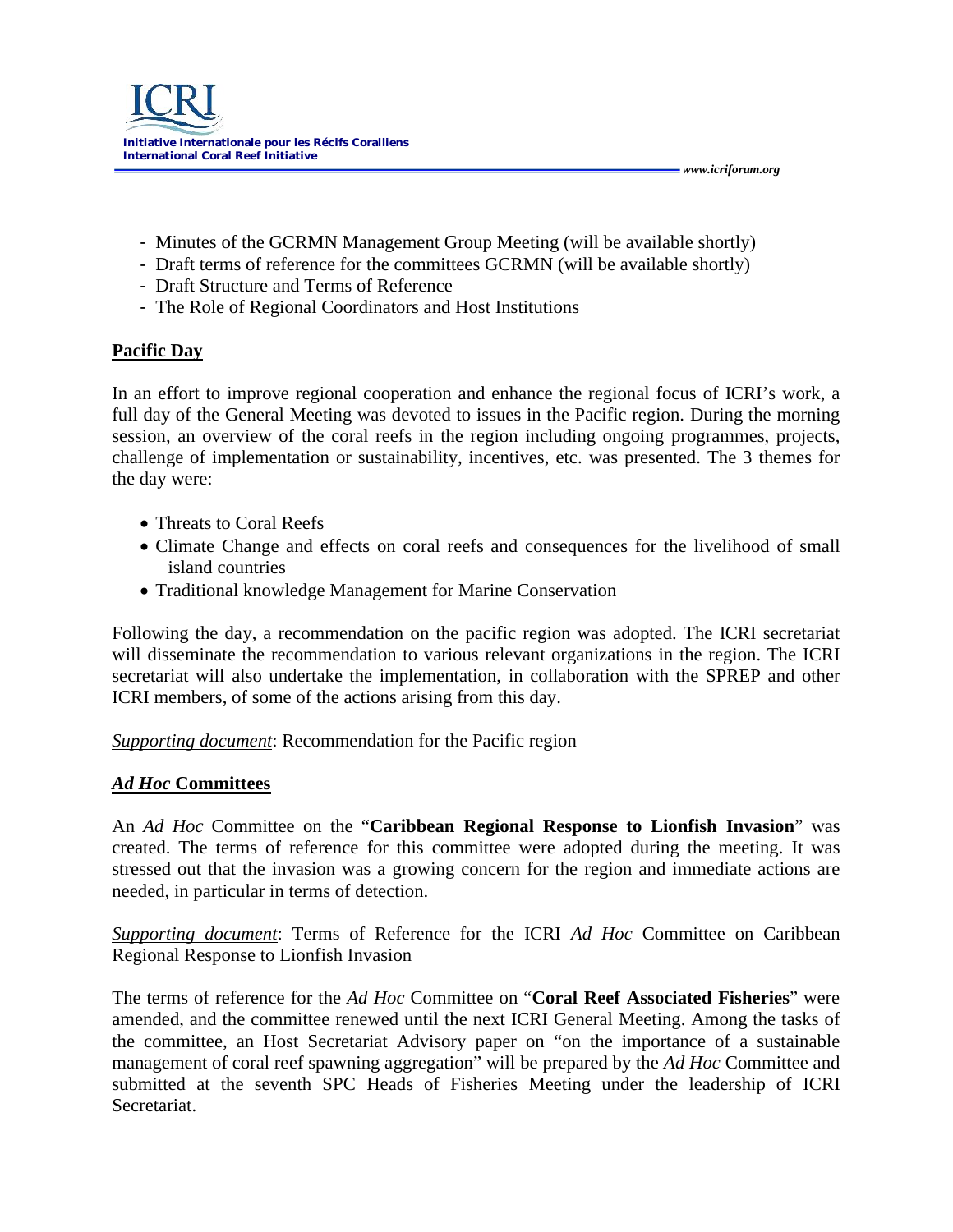

 *www.icriforum.org* 

*Supporting document*: Amended Terms of Reference for the ICRI *Ad Hoc* Committee on Coral Reef Associated Fisheries

A session on the "**International tools for coral reefs sustainable management**" was held with presentation from the UNESCO Office for the Pacific States and from Fiji, on the behalf of the RAMSAR secretariat on the Regional Wetlands Action Plan (2011- 2013) for the Pacific.

A session on the **management of accidental releases of pollutants** was held with presentation of the Pacific Ocean Pollution Prevention Program. The PACPOL looks at controlling and preventions of pollutants from ships. Other presentations were made by the Great Barrier Reef Marine Park Authority, and NOAA. Participants agreed that ICRI could have a role to play in the management of accidental marine releases of pollutants.

#### **Other business**

**GLOBE International** – a presentation of GLOBE was made by the French Ambassador for the Environment. The Government of Japan informed the secretariat that it is too early at this stage to decide ICRI's support to the program as the target is too ambitious and the feasibility is questionable. USA "echoed" this comment. Thus, even if the value of the work is recognized by some of the ICRI members, ICRI is not able yet to officially support the work of GLOBE and its Action Plan for Coral Reefs. The secretariat will continue to discuss with GLOBE about potential collaboration and will keep the ICRI members informed.

The ICRI Members congratulated the government of Japan for his leadership on the development of the **East Asia Regional strategy on MPA Networks** and its relevant activities. It is a very inspiring initiative that could be applied to other regions.

**International Marine Conservation Congress (Victoria, BC, Canada – 14-18 May 2011)** – The secretariat will explore the possibility of organizing a side event at the congress on Coral Reefs and conservation measure to protect them. Members that are planning to attend the congress are requested to contact the secretariat. Also, members who are willing to help in organizing this event are encouraged to contact the secretariat.

The next **ICRI General Meeting (ICRI GM 26)** will be held in the Indian Ocean region toward the end of 2011 year. ICRI members are encouraged to send to the secretariat dates of unavailability. The secretariat will confirm the date of the meeting in early 2011.

During the meeting, a regional day on the Indian Ocean will be held (the Indian Ocean Day). The aim is to create awareness and promote regional cooperation in the protection, conservation and a sustainable use of coral reefs. ICRI members interested in the organization of this day (especially the one from the region) are encouraged to contact the ICRI Secretariat.